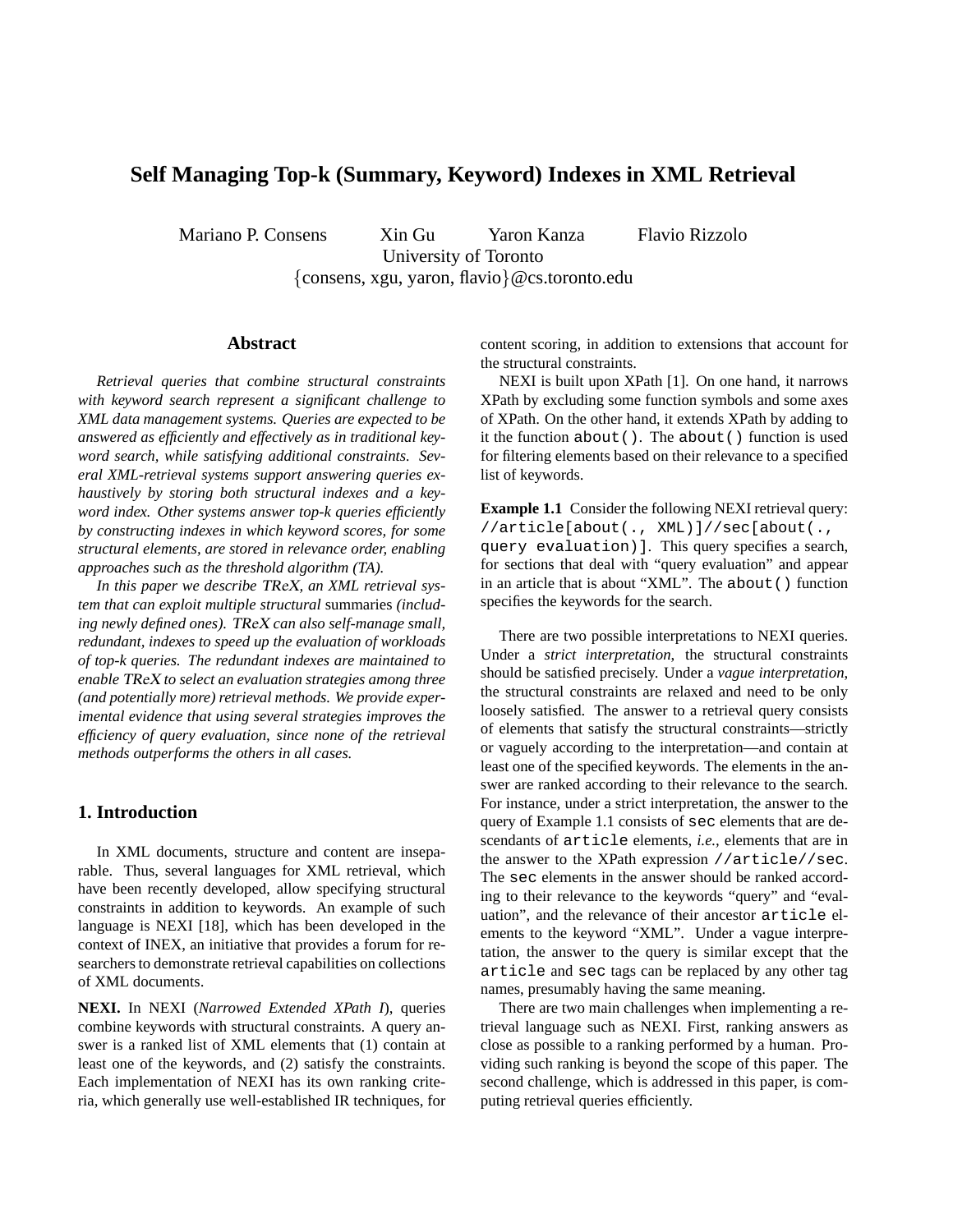**The TReX System.** In this paper we describe TReX a system for efficient evaluation of vague NEXI queries. TReX can either find all the answer to a query or only the top- $k$  answers. It employs three retrieval methods, namely *exhaustive*, *TA* and *merge*, in order to choose the best one according to the query. Each method requires its own indexes. But, when disk space is limited, only some of the indexes should be created and stored. One of the novelties of TReX is self-managing the creation of indexes used by the TA and merge algorithms, for efficient evaluation of queries according to a given *workload*.

**Related Work.** Several proposals in the literature extend the traditional keyword-style retrieval to the XML model [5, 8, 9]. Vague structural conditions were introduced in [16] and complemented with full-text conditions in [2, 3]. A query algebra for IR style processing of XML data was introduced in [4]. Efficient evaluation of keyword top-k queries was considered in XRANK [8]. Other recent proposals for XML ranked retrieval include [11] and [13]. The former uses dataguides and TA-style top-k algorithms [6], but differs from our work in that their experiments are limited to DB-like queries rather than XML retrieval ones. In contrast, [13] focuses on efficient evaluation of approximate structural matches without considering keyword search.

**Contributions.** The main contributions of this paper are as follows.

- A novel use of summaries for efficient XML retrieval is presented (Section 2).
- The approach of materializing top-k indexes for efficient evaluation of top-k queries using different strategies investigated (Section 3).
- It is shown how to self-manage materialized redundant (element, tag, score) indexes for increasing the efficiency of query evaluation while minimizing the use of disk space (Section 4).
- Experiments are provided to show the benefits of using different strategies for evaluating different queries (Section 5).

# **2. Summaries and Retrieval Indexes**

Two basic data structures to support efficient XML retrieval in TReX are *inverted lists* and *structural summaries*. Inverted lists support retrieval of elements that contain specific keywords, while summaries support retrieving elements that satisfy certain structural conditions. In this section we shortly describe these data structures.



#### **Figure 1. Summary fragments for INEX IEEE**

### **2.1 Structural Summaries**

Structural summaries are data structures used for locating specific fragments of the data, such as nodes and subtrees, according to structural constraints. They group together elements that are indistinguishable with respect to a query or a class of queries in some XML query language. By accessing relevant data directly they help to avoid sequential scans of entire documents during query evaluation. In addition, they can be used to *describe* an instance by keeping record of its structural properties, such as hierarchical relationships, degree of nesting, and label paths.

A typical summarization of the structure of an XML document is a *labeled tree* that describes, in a concise way, the labels and edges of the document. Each node in the summary tree has one such equivalence class (usually called *extent* in the literature) associated to it.

The partition can be induced by different criteria. For instance, the *tag summary* clusters together nodes with the same tag (same label). The tag summary has as many extents as different tags are in the XML document. The *incoming summary*, in contrast, partitions nodes based on the label paths from the root to them, *i.e.*, the incoming label paths. Thus, nodes with the same incoming label path will belong to the same extent. It is easy to see that the extents of the incoming summary are in fact a refinement of the tag summary extents: in order for two nodes to have the same incoming label path they also need to have the same label. The left-hand side of Figure 1 shows a fragment of the incoming summary tree for the INEX IEEE collection. The numbers below the nodes are *summary node identifiers*, or sids for short. For instance, all the XML nodes, in the example, that are reachable from the root by the path books/journal/article belong to the same incoming-summary extent and have sid 7.

In an XML retrieval environment, oftentimes different elements with different tags represent the same type of information. For instance, article sections in the IEEE col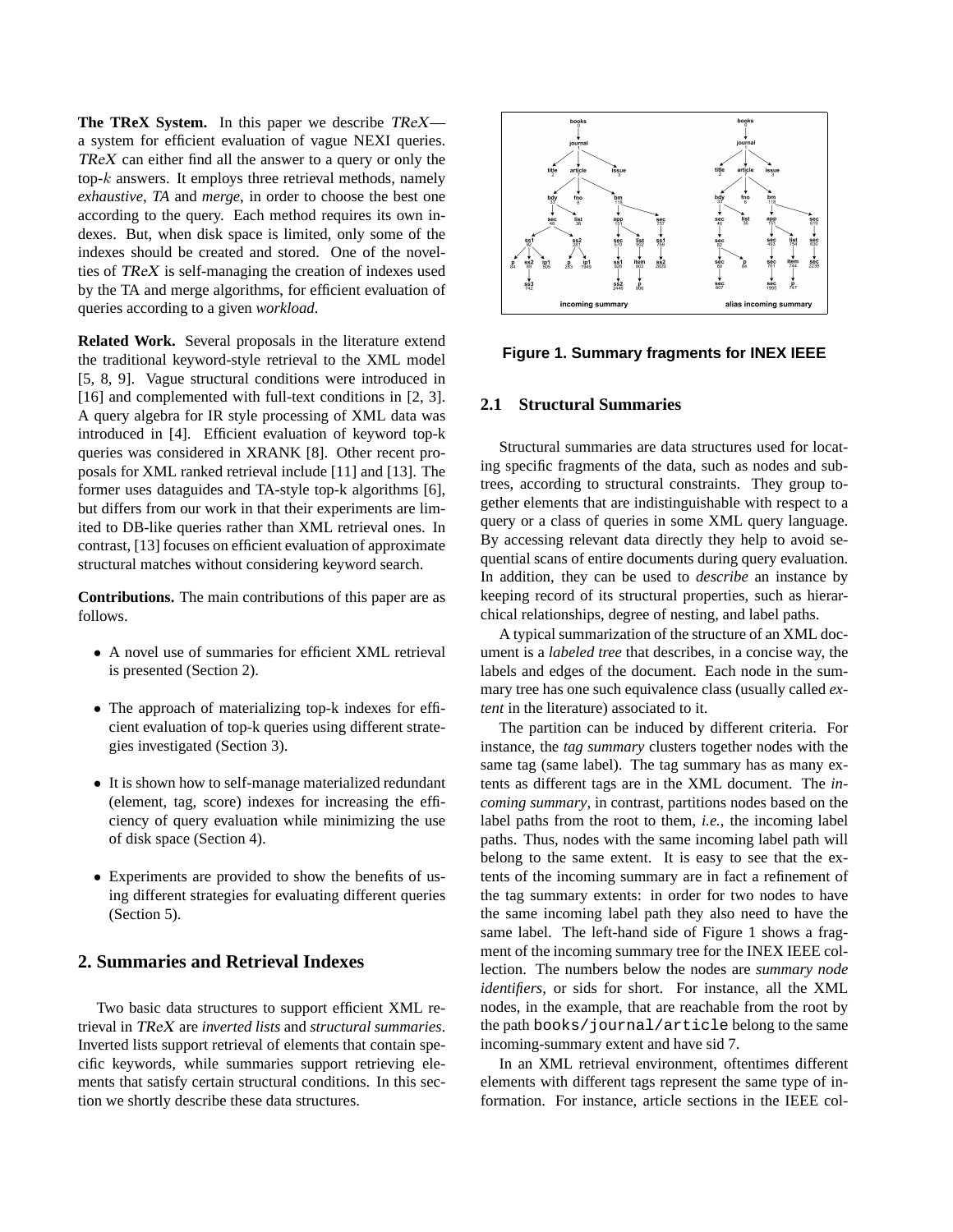lection are in some places referred to as sec and in some others as ss1 or ss2. Since sec, ss1 and ss2 are semantically the same, we would like our summary to reflect that fact. Therefore, we make use of the *alias mapping* provided by INEX to replace all synonyms by their alias (sec in our example). The right-hand side of Figure 1 shows a fragment of the *alias incoming summary* tree for the INEX IEEE collection. For the IEEE collection, the complete incoming summary with no aliases has 11563 nodes. For the tags summary, the number of modes is 185. The total size of the alias incoming summary is 7860. The alias tag summary has 145 nodes.

For efficiency, TReX uses only summaries in which there are no two XML elements in the same extent where one encapsulates the other. That is, every pair of ancestordescendant elements have different sids. Using alias mappings this can be easily guaranteed.

TReX uses the alias incoming summary where the extents are described using XPath expressions. Most of the summaries proposed in the literature can in fact be described using XPath expressions and be used in TReX. Examples of such proposals are dataguides [7], the T-index family [14], ToXin [15],  $A(k)$ -index [12], F&B-Index and F+B-Index [10].

### **2.2 Indexes in TReX**

In TReX, a structural summary and inverted lists are stored in two indexed tables named Elements and PostingLists. Two additional indexes that store triplets of term, element and ranking score are *relevance posting lists* (RPLs) and *element-relevance posting lists* (ERPLs). The schemes of these tables are as follows.

Elements(SID, docID, endPos, length)

PostingLists(token, docID, offset, postingDataEntry)

RPLs(token, iR, SID, docID, endPos, rplDataEntry)

ERPLs(token, SID, docID, endPos, iR, erplDataEntry)

Primary keys are underlined. For each table, an index on the primary key provides a sequential access to the tuples.

The Elements table contains an entry for each element in the corpus. SID is the summary id of the element. docID is the id of the document in which the element appears. The endPos is the position, in the document, where the element ends, and length is the length of the element.

The PostingLists table holds the inverted lists. For each term, stored in the token field, the table holds in the postingDataEntry field all the positions where the term appears. A position is represented by a pair of document identifier and an offset from the beginning of the document. Since the posting list might be too long for storing it in a single tuple, it is divided and stored in several tuples whenever needed. In order to access the fragments of a posting list that has been divided, according to position order, the first position (docID and offset fields) in each fragment is part of the key.

For technical reasons, we add a *maximal* dummy position denoted *m-pos* to the end of the last postingDataEntry list of each term. The position *m-pos* is maximal in the sense that no real position can exceed it. This is done in order to facilitate the handling of the case where the end of the posting list is reached.

A relevance posting list (RPL) of a term  $t$  stores all the elements that contain  $t$  with their relevance scores. TReXstores RPLs in the tables RPLs and ERPLs. These tables differ in the order by which elements are kept. In RPLs elements are sorted in descending order of relevance, while in ERPLs elements are sorted by position.

Each tuple, in either RPLs or ERPLs, holds a term and some (not necessarily all) of the elements that contain the term. The field rplDataEntry holds a list of 5-tuples, where each 5-tuple identifies an element and consists of *(1)* a relevance score, *(2)* an sid, *(3)* a document identifier, *(4)* an offset to end position, and *(5)* a length.

TReX uses RPLs for computing the top-k answers to a given query. Suppose the translation of a given query is the lists  $sid_1, \ldots, sid_m$  of sids and the list  $t_1, \ldots, t_n$  of terms. The top-k answers of the query can be computed by selecting from the RPLs of  $t_1, \ldots, t_n$  the elements in the extents of  $sid_1, \ldots, sid_m$  and merging the result lists, *e.g.*, using a merge algorithm or a threshold algorithm.

### **3. Retrieval Strategies**

In this section we describe the evaluation of queries in TReX and present the retrieval methods that are used.

### **3.1 Query Evaluation Using Summaries**

Evaluation of a NEXI query in TReX is done in two phases: translation and retrieval. In the translation phase, each path  $p$  in the query from the root to an about () function is translated to a set of sids and a set of terms. Let  $E_p$ be the set of elements in the result of evaluating  $p$  on all the documents in the corpus. Then, the set of sids consists of all the summary nodes whose extent has a non-empty intersection with  $E_p$ , whereas the set of terms consists of all the terms that appear in the about() function at the end of p. For example, consider the query in Example 1.1 over the INEX IEEE collection, and the incoming summary with aliases shown on the right-hand side of Figure 1. Then, the set of sids for the path //article//sec is {46, 82, 89, 493, 607, 619, 630,761, 1995, 2239}. The set of terms is {query, evaluation}. For the path //article that also leads to an about () function, the set of sids is  $\{7\}$  and the set of terms is  ${XML}$ .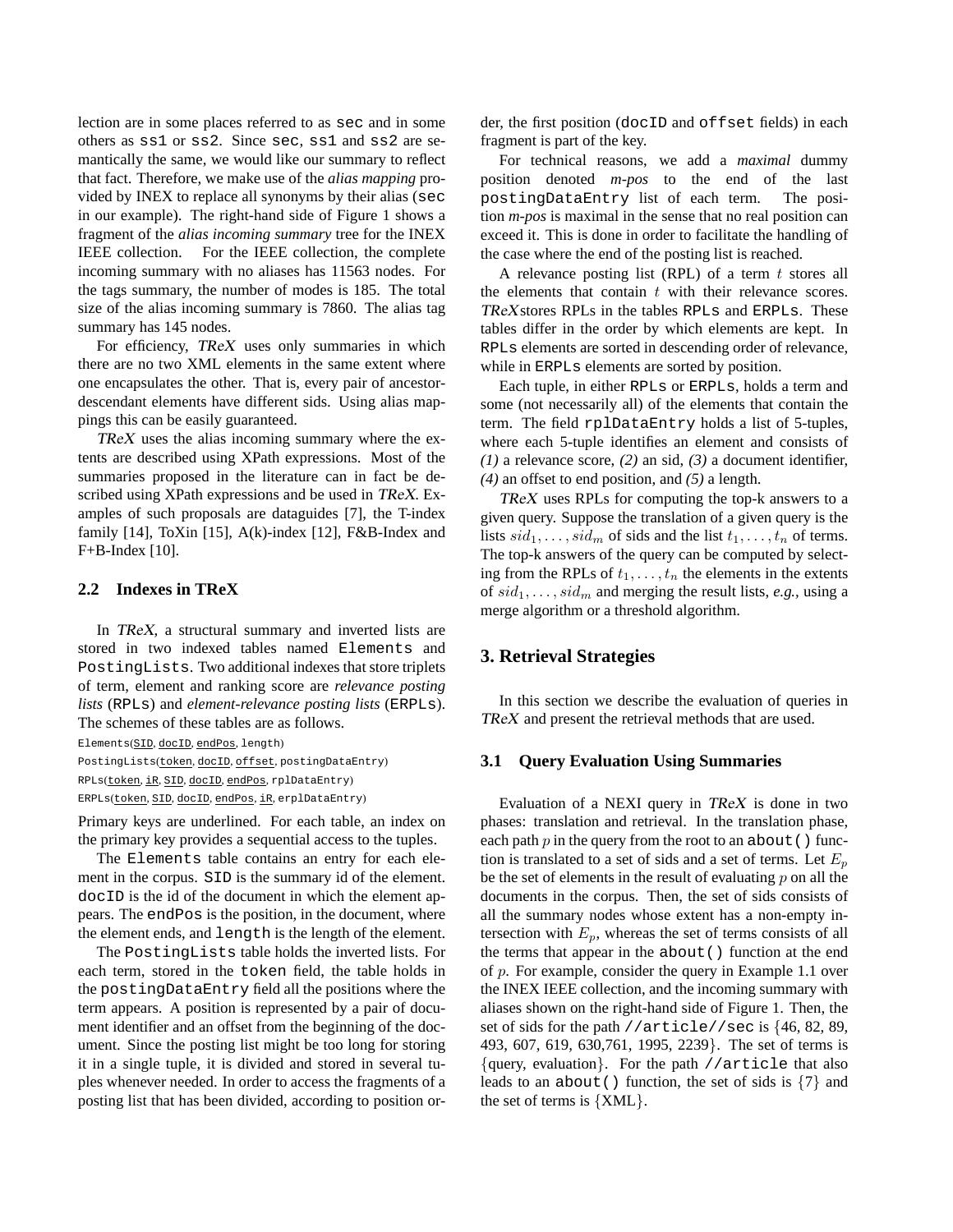In the retrieval phase, elements are retrieved according to the sets of sids and terms generated in the translation phase. For each set  $sid_1, \ldots, sid_m$  of sids and set  $t_1, \ldots, t_n$ of terms, the system retrieves the elements that *(1)* are in the extent of a node with sid among  $sid_1, \ldots, sid_m$ , and (2) contain at least one of the terms  $t_1, \ldots, t_n$ . Retrieval strategies are discussed next.

### **3.2 Exhaustive Retrieval Algorithm**

The exhaustive retrieval algorithm (ERA) evaluates queries using the Elements and PostingLists tables. The main code is presented in Figure 2. ERA computes queries using two types of iterators over the indexes. For each given sid, ERA creates an iterator that returns all the elements in the extent of this sid. The elements are retrieved from the Elements table. Each element is identified by the position where it ends (the values in the fields docID, endPos of Elements). Suppose that an iterator  $I_s$  is created for a given sid s. Then, the function call  $I_s$ *firstElement*() returns the first tuple in Elements whose sid is equal to s. (Remember there is an index on the key that provides a sequential access to the tuples of Elements.) Given a position  $p$ , the function call  $I_s.nextElementAfter(p)$  returns the element with the lowest position greater than  $p$  among the elements in the extent of s. If no element is found then a dummy element is returned—an element with end position equal to *m-pos* and length equal to zero. This function is implemented as a search over the index of Elements. Iterators over the postings (positions) of a given term are also being used. For each given term t, an iterator  $I_t$  over the posting list of t is created. Function  $I_t.nextPosition()$  returns the next position in the posting list of  $t$ .

Using ERA, TReX can compute all the answers to a given query. TReX also uses ERA for generating or extending the RPLs and ERPLs tables.

### **3.3 Threshold Algorithm**

One of the methods implemented in TReX is the threshold algorithm (TA) [6] in a version similar to the implementation that has been used in TopX [17]. Essentially, TA generates, for each given term  $t$  of the query, a term iterator  $I_t$  over the RPLs table. The iterator  $I_t$  returns the elements that contain  $t$  sorted according to their score, where elements that do not have an sid among the sids provided in the query are skipped. For each element, TA combines the scores from the iterators, and eventually, for some given  $k$ , returns the k elements with the top score combinations.

```
ERA((sid_1, \ldots, sid_m), (t_1, \ldots, t_n))Input: A list of sids and a list of terms
Output: The relevant elements with their term frequencies
 1: let L be a new empty list
 2: let C[m][n] be an array of size m \times n having 0 in all the cells
 3: for i = 1 to m do
  4: create a new iterator I_{sid_i} over elements in the extent of sid_i5: e_i \leftarrow I_{sid_i}.firstElement()6: end for
 7: for j = 1 to n do
  8: create a new iterator I_{t_j} over the positions of t_j9: pos_j \leftarrow I_{t_j} .nextPosition(t_j)
10: end for
11: repeat<br>12: let x12: let x be the index for which pos_x = min\{pos_1, \ldots, pos_n\}, and let t_xbe the term that starts in position pos_x13: for i = 1 to m do<br>14: if nos < start(
14: if pos_x < start(e_i) then<br>15: {do nothing}
15: {do nothing}<br>16: else if start(e_i)
 16: else if start(e_i) < pos_x < end(e_i) then<br>
17: C[i][x] \leftarrow C[i][x] + 118: else if end(e_i) < pos_x then<br>19: if there is a non-zero cell in
19: if there is a non-zero cell in the row C[i][1, \ldots, n] then<br>20: create a new list f_e, from the n values C[i][1, \ldots, n]20: create a new list f_{e_i} from the n values C[i][1, \ldots, n]21: add (e_i, f_{e_i}) to L
22: reset all the cells C[i][1, \ldots, n] to 0<br>23: end if
23: end if<br>24: e_i \leftarrow24: e_i \leftarrow I_{sid_i}.nextElementAfter(pos_x)
25: if \text{start}(e_i) < \text{pos}_x < \text{end}(e_i) then<br>26: C[i][x] \leftarrow C[i][x] + 1<br>27: end if
                  C[i][x] \leftarrow C[i][x] + 127: end if
28: end if
29: end for<br>30: pos_{n} \leftarrow30: pos_x \leftarrow I_{t_x}.nextPosition()31: until for all the terms, the maximal position m-pos has been reached
32: return L
```


#### **3.4 Merge Algorithm**

The Merge algorithm is presented in Figure 3. While TA iterates over RPLs, Merge evaluates queries using ERPLs. The algorithm generates iterators for the given terms using the table ERPLs. It then combines the scores from the iterators and eventually sorts the elements according to the combined scores.

### **4. Self-Managing Retrieval Indexes**

TReX evaluates a given query by choosing a method from the three evaluation methods that were presented in Section 3. ERA can be used for evaluating any given query, provided that the inverted lists and the structural summary exist; however, as we show in Section 5, for many queries Merge and TA are much more efficient than ERA. For using Merge, the system should maintain ERPLs, and for using TA, the system should store RPLs.

Theoretically, a system can store for each pair of term and sid both an RPL and an ERPL. Then, given a lists of terms  $t_1, \ldots, t_m$  and a list of sids  $sid_1, \ldots, sid_n$ , evaluation can be done in two steps. First, for each given term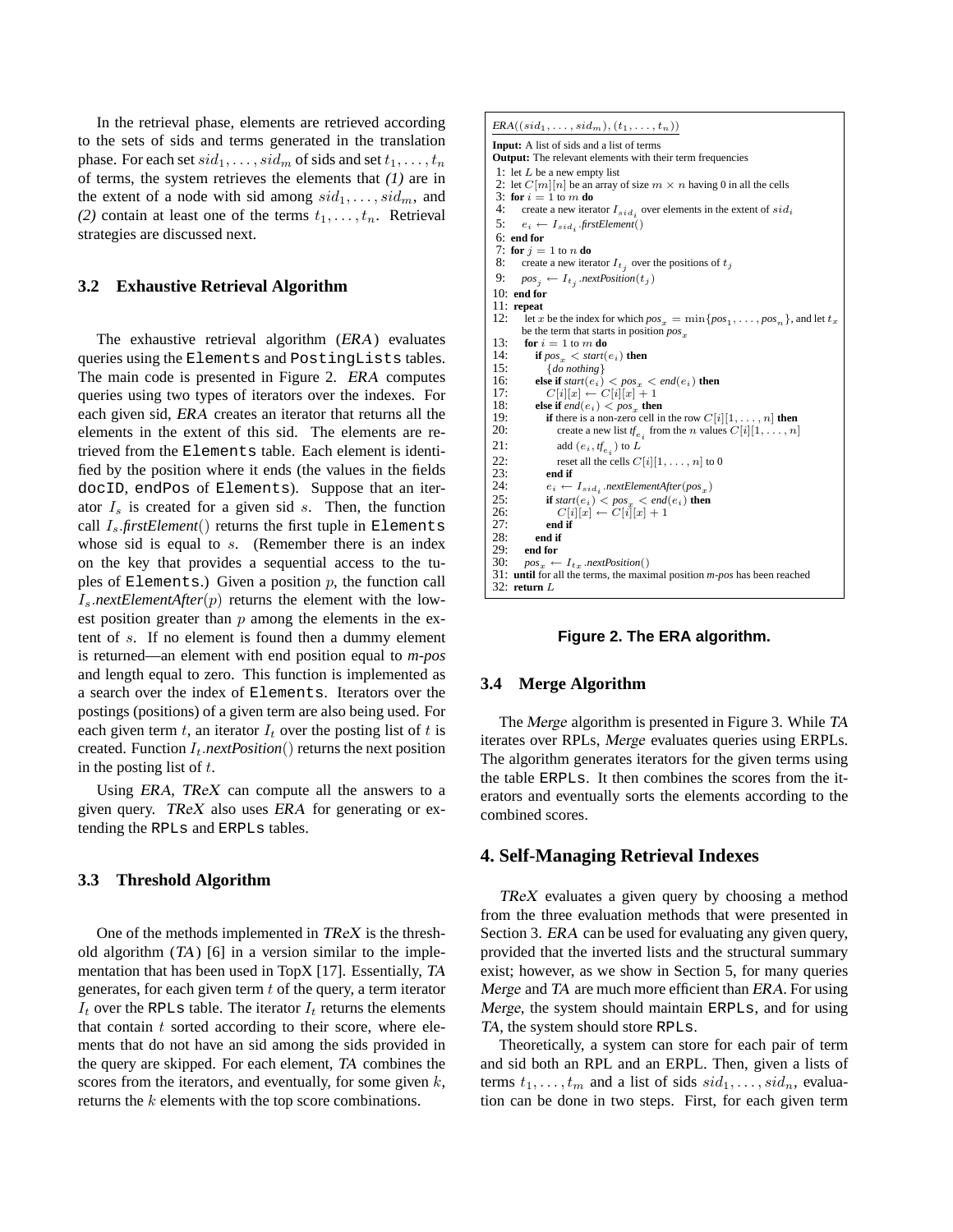

**Figure 3. The** Merge **Algorithm.**

 $t_i$ , scored elements from the *n* RPLs in ERPLs that correspond to  $t_i$  and  $s_j$  (for  $j = 1, \ldots, n$ ) are merged. Secondly, the lists that were generated in the first step are merged using Merge. A similar computation can be done using RPLs and TA. If the two computations are being done in parallel, the system can return the answer from the computation that finishes first.

In practice, storing an RPL and an ERPL for each sid, term pair requires a lot of disk space. Thus, a system should store only the lists that contribute the most to the efficiency of handling a given *workload*. In the rest of this section we will consider the problem of which indexes to store.

We assume that there is a set of typical queries that are frequently being posed to the system. A workload expresses these queries and their frequencies.

**Definition 4.1 (Workload)** *A* workload *is a list of top-*k *re*trieval queries  $Q_1, \ldots, Q_l$ , where each query  $Q_i$  is associated with a frequency  $0 < f_i \leq 1$ , such that  $\Sigma_{i=1}^l f_i = 1$ .

Given a workload, we need to decide for each query whether to generate and store RPLs or ERPLs for the terms and sids of this query. This depends on the speedup gained by the additional indexes and the available disk space. Consider a top-k query  $Q_i$  whose translation is the lists  $t_1, \ldots, t_m$  and  $sid_1, \ldots, sid_n$ . Let  $T_e$  be the time it takes to evaluate  $Q_i$  using ERA. Let  $T_m$  and  $T_{ta}$  be the times for computing  $Q_i$  using Merge and TA, respectively. Then, the *saving* gained by Merge, denoted  $\Delta_m(Q_i)$ , is  $\max\{T_e - T_m, 0\}$ . The saving gained by TA, denoted

 $\Delta_{ta}(Q_i)$ , is max $\{T_e - T_{ta}, 0\}.$ 

Storing an index (RPL or ERPL) requires disk space. We denote by  $S_{\text{RPL}}(Q_i)$  the required space for storing RPLs that support the evaluation of  $Q_i$  using TA. Note that only the part of the RPLs that is needed for computing the topk elements must be stored, *i.e.,* the part that TA reads till reaching the stopping condition. We denote by  $S_{\text{ERPL}}(Q_i)$ the disk space that is used when storing the ERPLs required for computing the answer to  $Q_i$ . We present now two approaches for choosing the lists to store, given that no more than  $d$  disk space should be used. Our goal is to maximize the time saving, for the different queries, weighted according to the frequencies in the workload.

### **4.1 Using Linear Programming**

We describe now a mechanism for choosing indexes using boolean linear programming. Given a workload of queries  $Q_1, \ldots, Q_l$  with frequencies  $f_1, \ldots, f_l$ , we generate the following set of linear equations.

Let  $x_{i1}$  be 1 when an ERPL is generated for  $Q_i$  and 0 otherwise. Similarly, let  $x_{i2}$  be 1 when the system stores an RPL for  $Q_i$ , and be 0 otherwise. Our goal is to maximize the weighted sum

$$
\Sigma_{i=1}^l (x_{i1} f_i \Delta_m(Q_i) + x_{i2} f_i \Delta_{ta}(Q_i))
$$

subject to

$$
x_{i1} + x_{i2} \leq 1 \quad (1)
$$

$$
\Sigma_{i=1}^{l}(x_{i1}S_{\text{RPL}}(Q_i) + x_{i2}S_{\text{ERPL}}(Q_i)) \leq d \quad (2)
$$

$$
x_{ij} \in \{0, 1\}, \text{ for } 1 \le i \le l, j = 1, 2 \tag{3}
$$

This linear-programming problem can be solved using known techniques such as the branch-and-cut or branchand-bound algorithms. The actual time savings and disk space for typical queries should be measured experimentally and assigned in the formulas.

### **4.2 The Greedy Approach**

Since boolean linear programming is known to be intractable, it should be used only when the number of queries in the workload is small. For other cases, we present a greedy algorithm that may not provide the optimal solution, but is guaranteed to provide a 2-approximation of the optimal solution.

In the greedy approach, we iteratively add indexes. Each time we add the index that seems to provide the largest improvement, *i.e.*, the highest ratio of the reduction in time to the addition of space. Suppose that  $I$  is the current set of stored indexes (RPLs and ERPLs). Consider a query  $Q_i$  that cannot be evaluated using merely I. Let  $I'_m$  be the minimal addition to ERPLs such that  $Q_i$  can be computed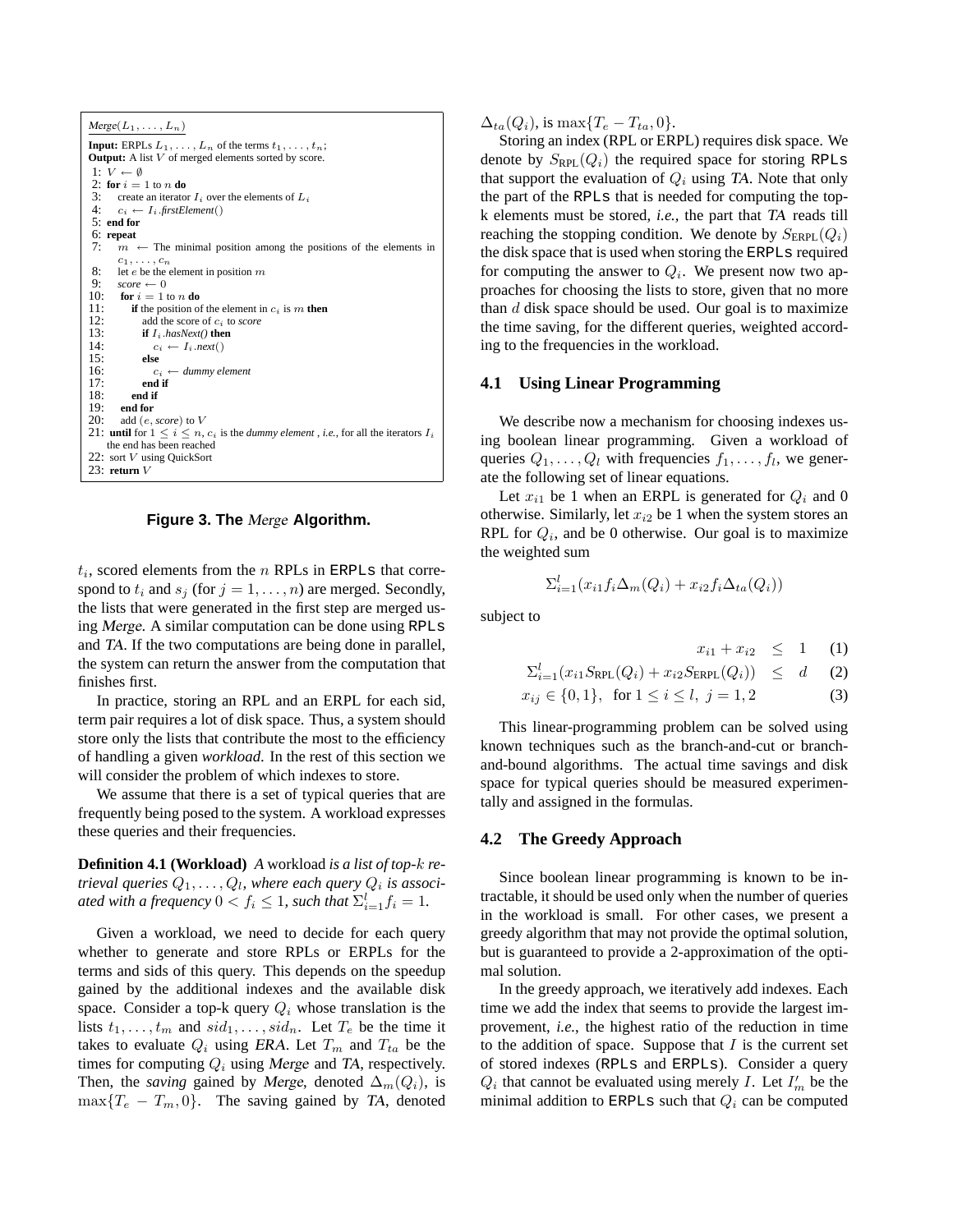using I and  $I'_m$ . Let  $I'_a$  be the minimal addition to RPLs that enables the evaluation of  $Q_i$  over the indexes (*i.e.*, using I and  $I'_{ta}$ ). Given that d is the available disk space, the *gain-cost ratio* of supporting  $Q_i$  for Merge is  $f_i \frac{\Delta_m(Q_i)}{|I_m'|}$  if  $|I'_m| \le d$  and it is 0 otherwise (we denote by  $|I'_m|$  the size of  $I'_m$ ). Similarly, the gain-cost ratio for TA is  $f_i \frac{\Delta_{ta}(Q_i)}{|I'_{ta}|}$  if  $|I'_{ta}| \le d$  and it is 0 otherwise.

In the greedy approach, in each iteration, the index that is added is the one that provides the highest, non zero, gaincost ratio. Indexes are added until all the queries are supported or all the possible gain-cost ratios are zero.

Given a workload  $W$ , a set  $I<sub>o</sub>$  of indexes is *optimal* if *(1)*  $|I_o| \le d$  *(i.e.,*  $I_o$  fits into the disk space d), and *(2)* for each I' with  $|I'| \le d$  holds

$$
\Sigma_{i=1}^l f_i \cdot \text{Time}(Q_i, I_o) \le \Sigma_{i=1}^l f_i \cdot \text{Time}(Q_i, I')
$$

where  $\text{Time}(Q_i, I)$  is the time for evaluating  $Q_i$  using the set of indexes I.

The following theorem shows that the greedy algorithm provides time saving that is, at the worst case, half the time saving provided by the optimal index creation. That is, the greedy algorithm is a 2-approximation algorithm.

**Theorem 4.2** *Given a workload* W, let  $I_o$  *be the optimal* set of indexes for  $W$ , generating time saving  $T_o = \Sigma_{i=1}^l f_i$  .  $(T_e(Q_i) - \text{Time}(Q_i, I_o))$  w.r.t. ERA. Let  $I_G$  be the set of *indexes produced by the greedy algorithm, providing time* saving  $T_G = \sum_{i=1}^l f_i \cdot (T_e(Q_i) - \text{Time}(Q_i, I_G))$  w.r.t. ERA. *Then,*  $T_o \leq 2 \cdot T_G$ .

### **5. Experimental Evaluation**

We report below the performance of using different evaluation methods in TReX to show that none of the methods outperforms all the others.

### **5.1. Experimental Setup**

We implemented TReX in Java and used BerkeleyDB (BDB) for the indexed tables. Our experiments were conducted over two collections of documents. One corpus is the IEEE collection provided in the INEX 2005 benchmark. This collection contains 16819 XML documents, and it has a size of 0.76 GB. For the IEEE collection, the sizes of the tables Elements and PostingLists, stored in BDB, are 1.52 GB and 8.05 GB, respectively. A second corpus is the Wikipedia collection provided in the INEX 2006 benchmark. The Wikipedia collection contains 659388 XML documents and has size of 4.6 GB. For Wikipedia, the sizes of the tables Elements and PostingLists, stored in BDB, are 3.91 GB and 48.1 GB, respectively.

We tested TReX on many INEX queries; however, we report here only the results of seven arbitrary queries that represent different behaviors of the evaluation methods. For measuring the running times of query evaluation, we conducted five separate runs starting with a cold Java Virtual Machine (JVM), for each query. The best and worst times were ignored and the reported runtime is the average of the remaining three times. The experiments were carried on a Windows XP Virtual Machine running on a 2.4GHz dual Opteron server, and the JVM was allocated 1 GB of RAM.

#### **5.2. Experimental Results**

The seven queries for which we present the evaluation performances of our methods are shown in Table 1. For each query, its ID is the ID used in INEX.

The graphs in Figures 4–6 show the evaluation times of queries, for the different methods. Each graph contains the evaluation time for computing all the answers to the query using ERA and Merge. In addition, the evaluation time for computing the top-k answers using TA, as a function of  $k$  is presented. The graphs also include a fourth method, denoted ITA, that refers to a TA with an ideal heap management. We present ITA because the management of the heaps in TA has a substantial influence on the running time. In ITA, we consider the operations of inserting an element to a heap or removing an element from a heap as being done in zero time (*i.e.,* we pause our time measure during these operations).

The evaluation times of the different methods for Query 202 appear in the left half of Figure 4 (the inset on the left shows times in logscale for small  $k$  values). For this query, computing using Merge an answer that contains all the 72269 elements that are relevant for this query is done in less than 10 seconds. Computing using TA the top-k values, for  $k$  between 50 to 30000, requires time of almost 1500 seconds. This time is close to the evaluation time needed for computing all the answers to the query using ERA (about 2000 seconds) and thus may not justify the cost of storing the additional redundant RPLs. Notice that having an ideal heap management could improve TA dramatically in this case. Also note that for large values of  $k$  the evaluation using TA is much more efficient than for small values of  $k$ . This is because for large  $k$  values, the heap holding the top-k values is large. Thus, most of the elements that are inserted into this heap are not being removed from it later on. This reduces the number of removal of element from the top-k heap, and thus, reduces the heap-management costs.

For Query 203, the evaluation times are depicted in the right half of Figure 4. Here TA is much more efficient than ERA (around 1000 seconds for computing all the 35624 answers using ERA versus around 100 seconds, at the worst case, when using TA. In this query, using an ideal heap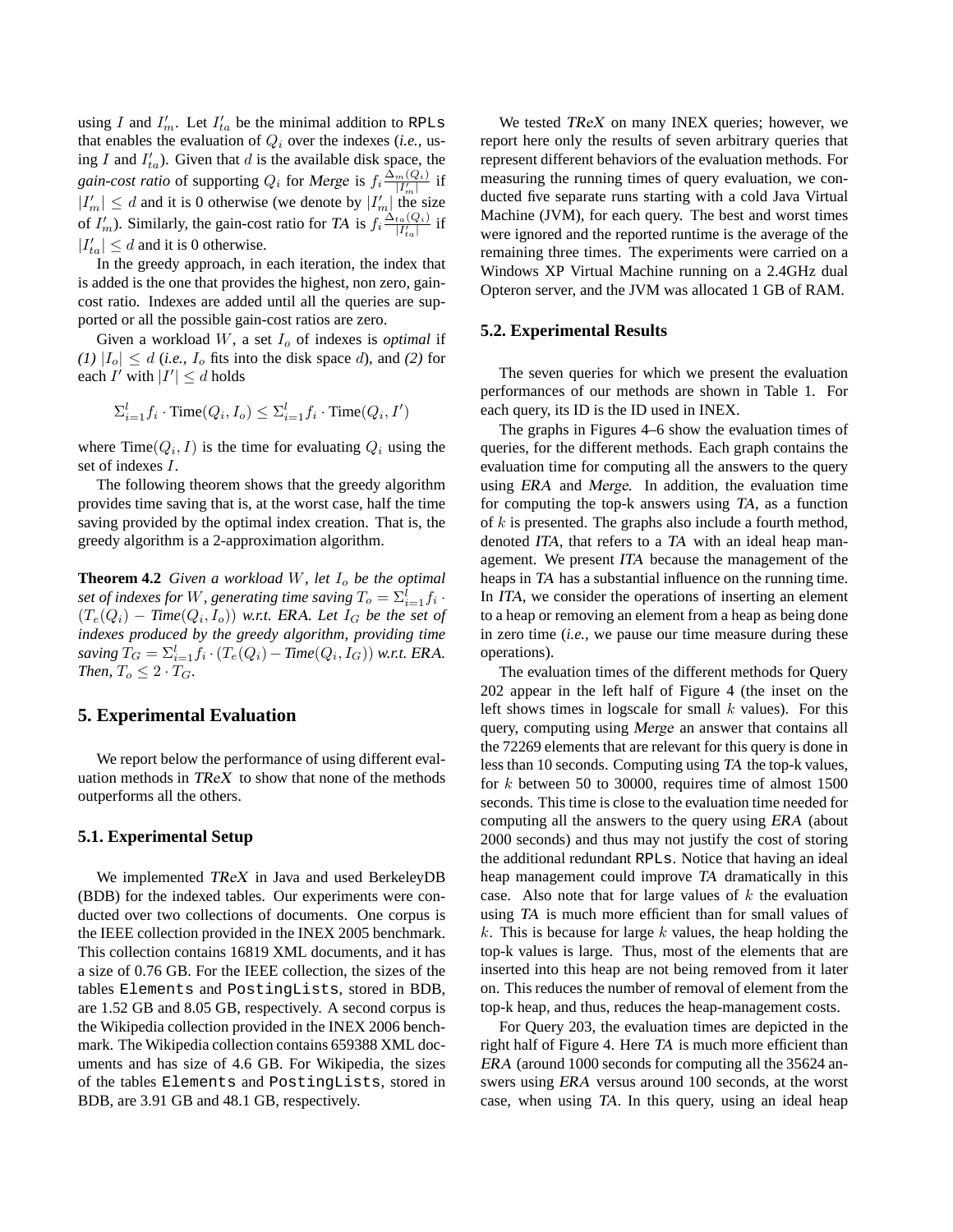| <b>Ouery ID</b> | <b>NEXI Expression</b>                                                            | Collection  | $#$ sids | # terms | # answers |
|-----------------|-----------------------------------------------------------------------------------|-------------|----------|---------|-----------|
| 202             | //article[about(., ontologies)]//sec[about(., ontologies case study)]             | <b>IEEE</b> |          |         | 72269     |
| 203             | $//\sec[\text{about}(., \text{code signing verification})]$                       | <b>IEEE</b> |          |         | 35624     |
| 233             | //article[about (.//bdy, synthesizers) and about (.//bdy, music)]                 | <b>IEEE</b> |          |         | 1450      |
| 260             | //bdy//*[about(., model checking state space explosion)]                          | <b>IEEE</b> |          |         | 26750     |
| 270             | //article//sec[about( ., introduction information retrieval)]                     | <b>IEEE</b> |          |         | 75309     |
| 290             | //article[about(., "genetic algorithm")]                                          | Wiki        |          |         | 3257      |
| 292             | //article//figure[about(., Renaissance painting Italian Flemish -French -German)] | Wiki        | 1469     | 6       | 458       |

**Table 1. NEXI queries we experimented with, the size of their translation and the size of the result.**



**Figure 4. Evaluation times for Query 202 (left) and 203 (right).**

could improve TA to be almost as good as Merge and for k values that are smaller than 10 even better than Merge. Thus, in this case if RPLs to support the query already exist, additional ERPLs may be redundant.

The evaluation times for Query 260 are shown on the left side of Figure 5. In some sense, this query shows a typical behavior of the methods. For very small  $k$  values (here, for  $k \le 10$ ), TA is the most efficient method. For larger values of  $k$ , Merge is much more efficient than TA—less than 10 seconds to compute all the answers using Merge in comparison to about 300 seconds when using  $TA$  for  $k$ up to 15000. As the size of  $k$  increases, the efficiency of TA gets closer to the efficiency of ITA since the cost of the heap management decreases. Except for small  $k$  values, the runtime of ITA is higher than the runtime of Merge. Also note that as  $k$  increases, the evaluation time of ITA increases. Thus, for large  $k$  values, Merge is better than ITA.

The graph on the right of Figure 5 shows that for Query 270 the size of  $k$  can drastically affect the running times of TA. While for large  $k$  values (above 70000) the evaluation time is around 20 seconds, it exceeds 800 seconds for certain  $k$  values. Hence, the added value of maintaining a redundant index for supporting a top-k query depends heavily on the size of  $k$ .

Figure 6 shows, from left to right, the graphs for Query 233, Query 290 and Query 292. For Query 233, TA and Merge are much more efficient than ERA. (They return the answer in less than a second while using ERA requires almost 1000 seconds.) Furthermore, TA is more efficient than Merge even when using a heap that is not ideal. Note that the translation of this query contains only two sid's and only two terms. Query 290 is an uncommon case where although Merge is usually more efficient than TA, for  $k$  values that are larger than 2500 the runtime of TA is smaller than the runtime of Merge. Query 292 has many sids but only a few answers. Not surprisingly, ERA is very inefficient in this case, Merge and TA are very efficient, where TA is slightly more efficient than Merge.

It has been proved that TA is optimal in the sense that its reads from the RPLs only the tuples that are necessary for computing the top-k elements [6]. That is, any deterministic algorithm will need to read from the RPLs at least as many tuples as TA does, when computing the top-k elements of the result. So, why is it that in many cases Merge is more efficient than TA? A key point for understanding why this happens is the fact that all the five queries over the IEEE collection (202, 203, 233, 260, 270) read the entire RPLs for  $k \geq 10$ . The same is true for the queries over the Wikipedia collection (290, 292), except that it happens for  $k > 50$ . When reading the entire lists, checking for the stopping condition of TA and managing the heap (for the top- $k$  elements) reduces the efficiency of the query. Thus, TA is not as efficient as Merge in such cases.

### **6. Conclusion**

We presented *TReX*, an XML-retrieval system that uses summaries, inverted lists and (sid, term, score) indexes for efficient evaluation of retrieval queries. We have shown how TReX evaluates NEXI queries using summaries and three evaluation methods (ERA, TA and Merge). We have also described an approach to self-managing indexes that enables choosing efficient methods given a workload of top-k